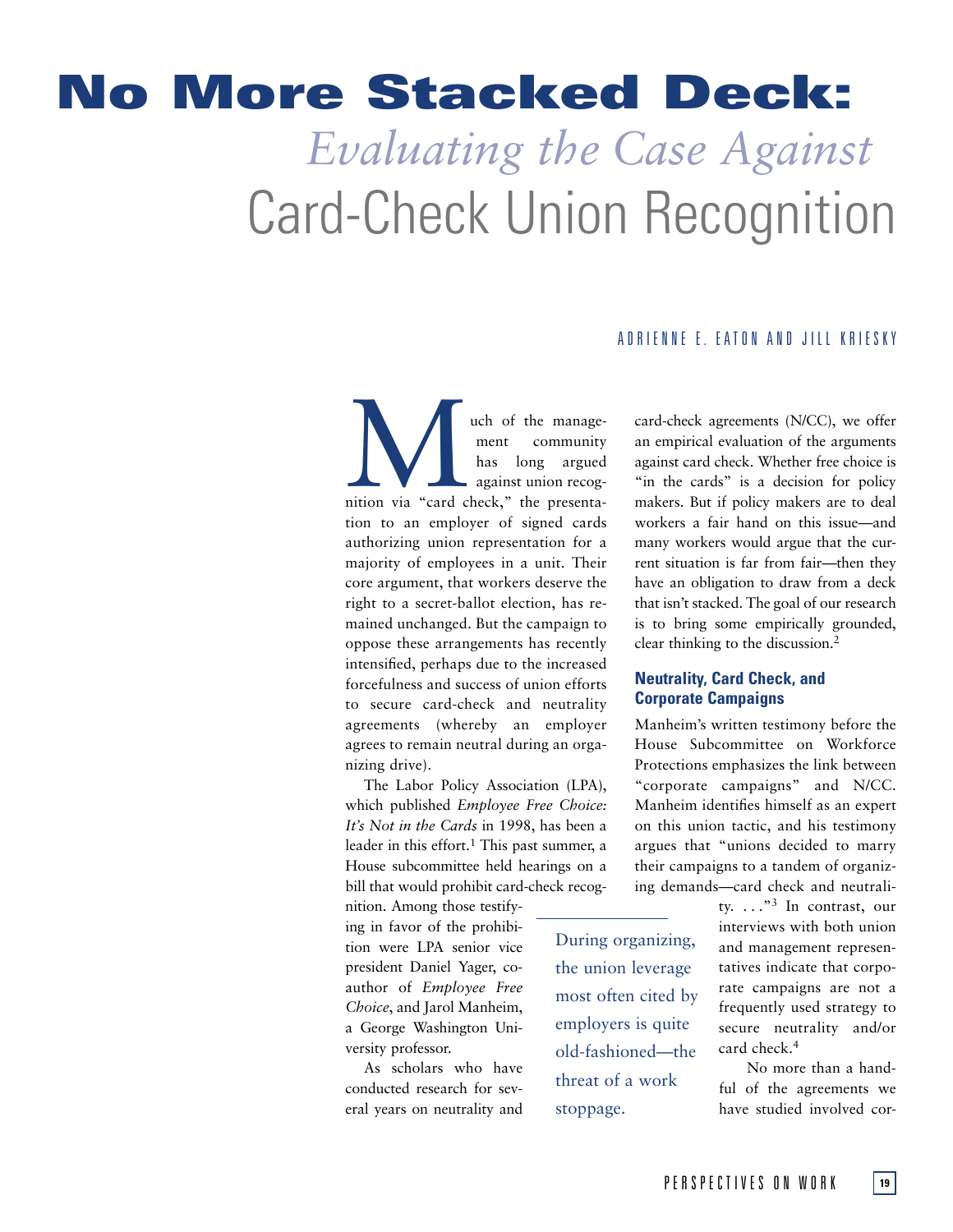porate campaigns. The union leverage most often cited by employers is quite old-fashioned—the threat of a work stoppage. About one-third of the agreements studied were negotiated within the context of a broader labor–management partnership. In response to union

and employee willingness to assist the company in meeting its performance goals, employers agree to an organizing process that is clearly less disruptive of workplace activities than the traditional National Labor Relations Board (NLRB) election process.

When deciding whether or not to agree to N/CC, employers assess the

"business case" via the same cost–benefit analysis they use for any union demand. Many employers have refused N/CC demands, and others have successfully bargained "neutrality only" language instead of the card-check arrangements sought by unions.

## **Employee Rights, Oversight, and Union Abuses**

Manheim raises the concern that in deciding whether to enter such agreements employers may be bargaining away employee rights granted by the National Labor Relations Act (NLRA). While employers are bargaining away their *own* rights, there is no evidence of lost workers' rights. Note also that unions and employers are both waiving their statutory rights with these agreements: threefourths of the written agreements we analyzed incorporated limitations on union organizing behavior as well as on management. These include union speech limitations, notice requirements, and time limits.

N/CC opponents argue there is a lack of oversight of card-check campaigns as compared with the carefully regulated NLRB election process; Yager, for exam-

ple, told the House subcommittee that card-check campaigns generally have no neutral oversight.5 Our data refutes his assertion. A strong majority of the cardcheck agreements we studied provided for certification by a neutral third party, typically an arbitrator.

A majority of the card-check agreements we studied provided for certification by a neutral third party, typically an arbitrator.

In *Employee Free Choice* and elsewhere, Yager and his co-authors identify union abuses of the card-check recognition process, which, in their view, the NLRB has failed to address.<sup>6</sup> One is deliberate union misrepresentation of what the card means. We asked our employer interviewees about this. A majority believed that there had been misrepresen-

tation, but most also reported that misrepresentation is rare, in part because the parties often work together to design the card and/or the material given to employees about the card. Employers combat misrepresentations through workforce education, meetings with union leaders and organizers, grievance arbitration, and NLRB charges.

In its publications, LPA paints a picture of employers so hamstrung by union pressure that they cease to protect their employees.7 The NLRB is portrayed as a regulator unwilling to intervene. Our interviews uncovered a different scene. We found only two employers that never

respond to allegations of union wrongdoing in the organizing process. In both cases, they had concluded that unionization was desirable in the particular markets in which they operate.

Our research finds that other types of union misconduct involving cards such as forgery and the use of threats to get employees to sign cards—are extremely rare. As in the case of



misrepresentation, employers reported using informal and/or formal means, including arbitration and NLRB complaints, to correct such violations. Employers told us unequivocally that they do not stand by and allow unions to violate N/CC agreements and the law.

## **Card Check as an Organizing Strategy**

 Employers combat card-check misrepresentation through workforce education, meetings with union leaders and organizers, grievance arbitration, and NLRB charges.

Manheim refers to card-check campaigns as "wholesale" organizing, in which "the union needs to convince the company itself, in a sense, to turn over its workers—which is to say, to withdraw from the contest."8 As indicated, though, our research indicates the vast majority of employers agreeing to N/CC are continu-

> ing to monitor the process by which employees are making their decision. This process *does* have more favorable outcomes for unions than NLRB elections: card-check campaigns are more likely to result in union recognition, and a subsequent contract, than NLRB elections. However, the fact that unions win only about 80 percent of the time with these ar-